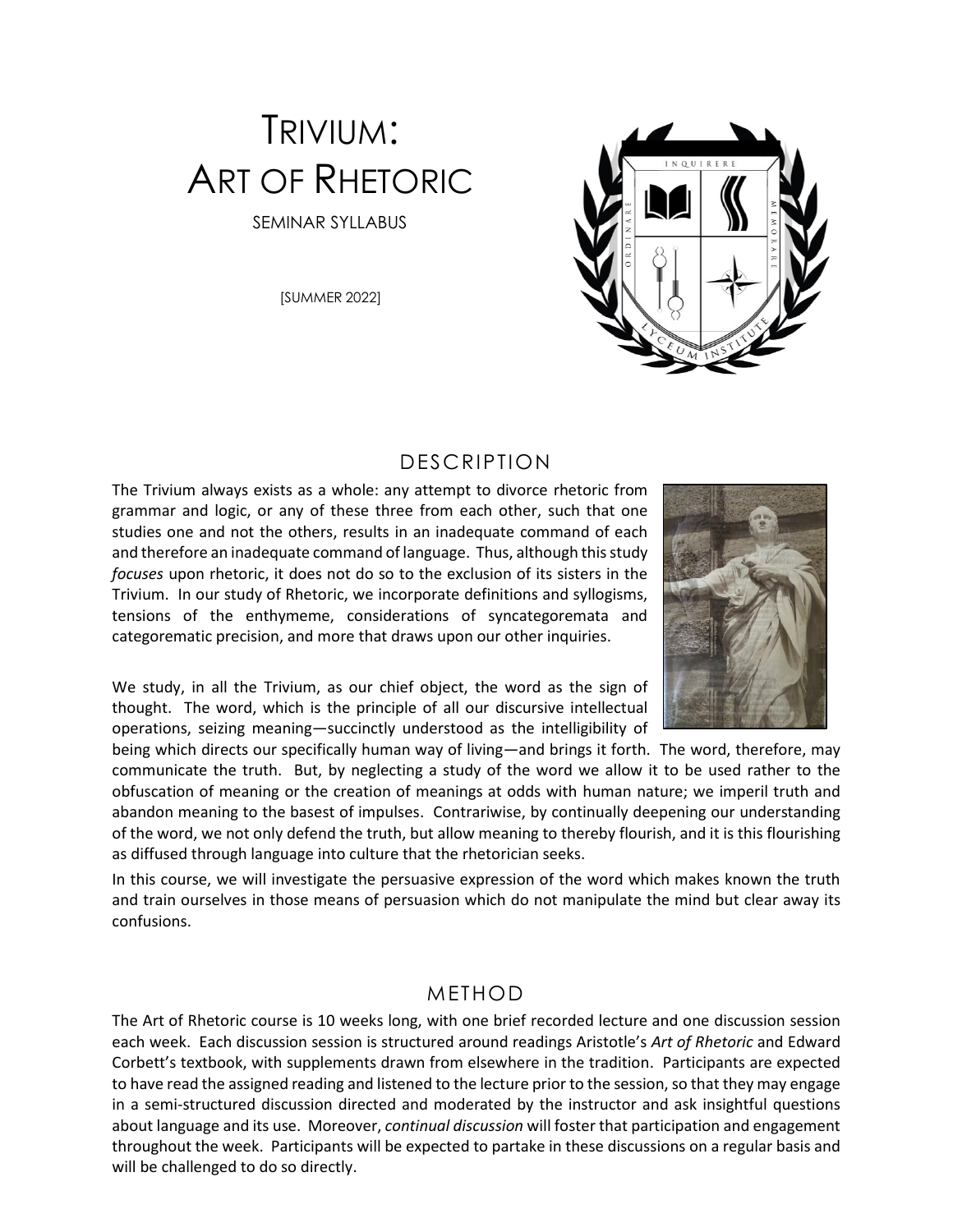In addition, there will be brief assignments given each week specifically tailored for the purposes of honing our abilities in the rightly-ordered persuasive use of language.

#### READING

The texts for this course are primarily two: Edward P.J. Corbett's *Classical Rhetoric for the Modern Student* (in first or second editions; PDF provided) and Aristotle's *Art of Rhetoric*, translated by Robert C. Barlett (Chicago: University of Chicago Press, 2019). Supplemental readings are recommended from Quintilian's *Institutio Oratoria* in the Loeb edition (Latin-English facing; PDFs provided) and one reading will be from Cicero's *Orator* (different from *De oratore*; PDF will be provided). **Readings are subject to change**.

# LECTURE

Each week there will also be a 15-30 minute audio or video lecture, posted to Teams at the beginning of the week. This lecture will be based upon the assigned reading, but will also stray into related topics, or may use the reading as a launching point for addressing some related issue (perhaps one more general, or perhaps one more specific).

# DISCUSSION

Though elements of the study of rhetoric can occur asynchronously—there being countless examples wherein we may encounter it on our own—discussions are nevertheless crucial for rightly directing our attention to the most salient points of expressing ourselves persuasively through language. Accordingly, two discussion sessions per week will be held on **Mondays** from **6:00-6:45pm ET** and **Thursdays** from **12:00-12:45pm ET**.

Each discussion session will begin with a brief synopsis of the week's material and a focusing on whichever aspects of that material seem most pressing. Beyond the direction provided by the instructor, participants are encouraged to bring their own concerns explicitly into view and to engage with the instructor and one another in civil debate and collective inquiry.

## WEEKLY ASSIGNMENTS

Each week there will be an assignment given by the instructor which corresponds to the reading material and which is aimed at sharpening the students' abilities in persuasively employing words to the communal attunement to the truth. These assignments will combine elements both written and oral.

## FINAL EXAM

The final exam for this course is twofold: first, students will submit a written composition of 1500-3000 words on a topic determined in the final week of classes. This composition must be persuasive on a topic of clearly-stated differing opinions. Subsequently, students will deliver an extemporaneous oral defense concerning a related topic given them by the instructor to last no less than seven minutes.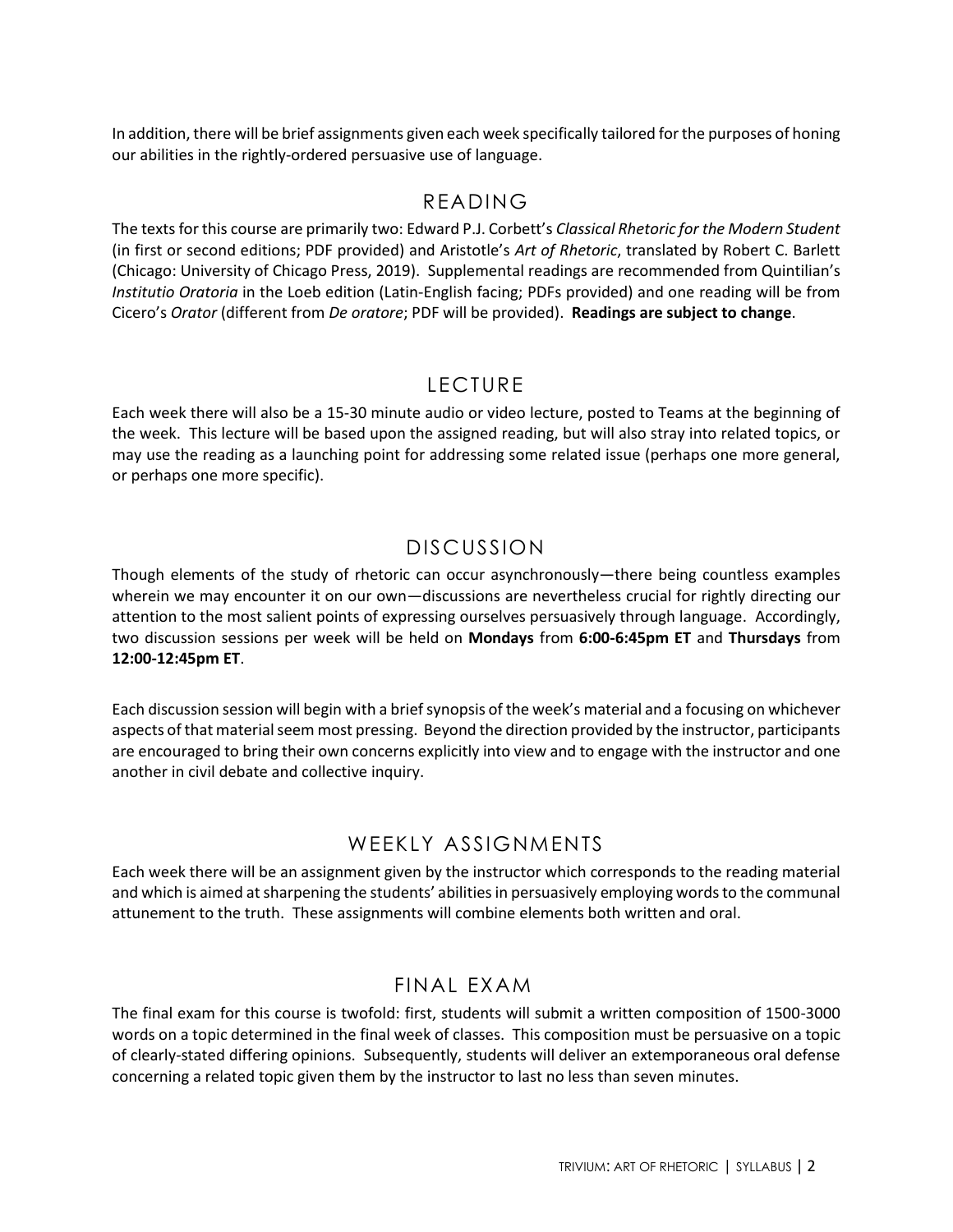# SESSION SCHEDULE

|                                      | 9 L 9 9 I V 1 1 9 V 1 I L D U L L                                               |
|--------------------------------------|---------------------------------------------------------------------------------|
| Discussions on<br>June 6<br>June 9   | Nature and Function of Rhetoric                                                 |
|                                      | Lecture: Defining Rhetoric<br>Required:                                         |
|                                      | Corbett, Classical Rhetoric, (20-33).                                           |
|                                      | Aristotle, Art of Rhetoric, I.1-3 (5-21).                                       |
|                                      | Recommended:<br>Quintilian, Institutio Oratoria, 1.II.15 (301-19).<br>$\bullet$ |
|                                      |                                                                                 |
| Discussions on<br>June 13<br>June 16 | Inventio & the Appeal to Reason                                                 |
|                                      | Lecture: Language, Logic, and the Persuasive Argument<br>Readings:              |
|                                      | Corbett, Classical Rhetoric, (39-80).                                           |
|                                      | Aristotle, Art of Rhetoric, II.1 (76-77).                                       |
| Discussion on<br>June 20<br>June 23  | Inventio & the Appeal to Passion                                                |
|                                      | Lecture: Linguistic Signs and Cathectic Response<br>Readings:                   |
|                                      | Corbett, Classical Rhetoric, (86-94).                                           |
|                                      | Aristotle, Art of Rhetoric, II.2-11 (77-108).                                   |
| Discussion on<br>June 27<br>June 30  | Inventio & the Ethical Appeal                                                   |
|                                      | Lecture: Persuasion and the Human Symbol<br>Readings:                           |
|                                      | Corbett, Classical Rhetoric, (80-86).                                           |
|                                      | Aristotle, Art of Rhetoric, II.12-17 (108-16).<br>$\bullet$                     |
|                                      | <b>BREAK</b>                                                                    |
| Discussion on<br>July 11<br>July 14  | Inventio & the Topics                                                           |
|                                      | Lecture: Structures of Persuasion<br>Readings:                                  |
|                                      | Corbett, Classical Rhetoric, (94-137).                                          |
|                                      | Aristotle, Art of Rhetoric, II.18-21 (116-27).                                  |
| Discussion on<br>July 18<br>July 21  | Exordium                                                                        |
|                                      | Lecture: Audience and Attention<br>Required:                                    |
|                                      | Corbett, Classical Rhetoric, (273-288).                                         |
|                                      | Aristotle, Art of Rhetoric, III.13-14 (191-96).                                 |
|                                      | Recommended:<br>Quintilian, Institutio Oratoria, 2.IV.1 (7-49).<br>$\bullet$    |
| Discussion on                        | Narratio & Refutatio                                                            |
|                                      | Lecture: Intentiones Cordis                                                     |